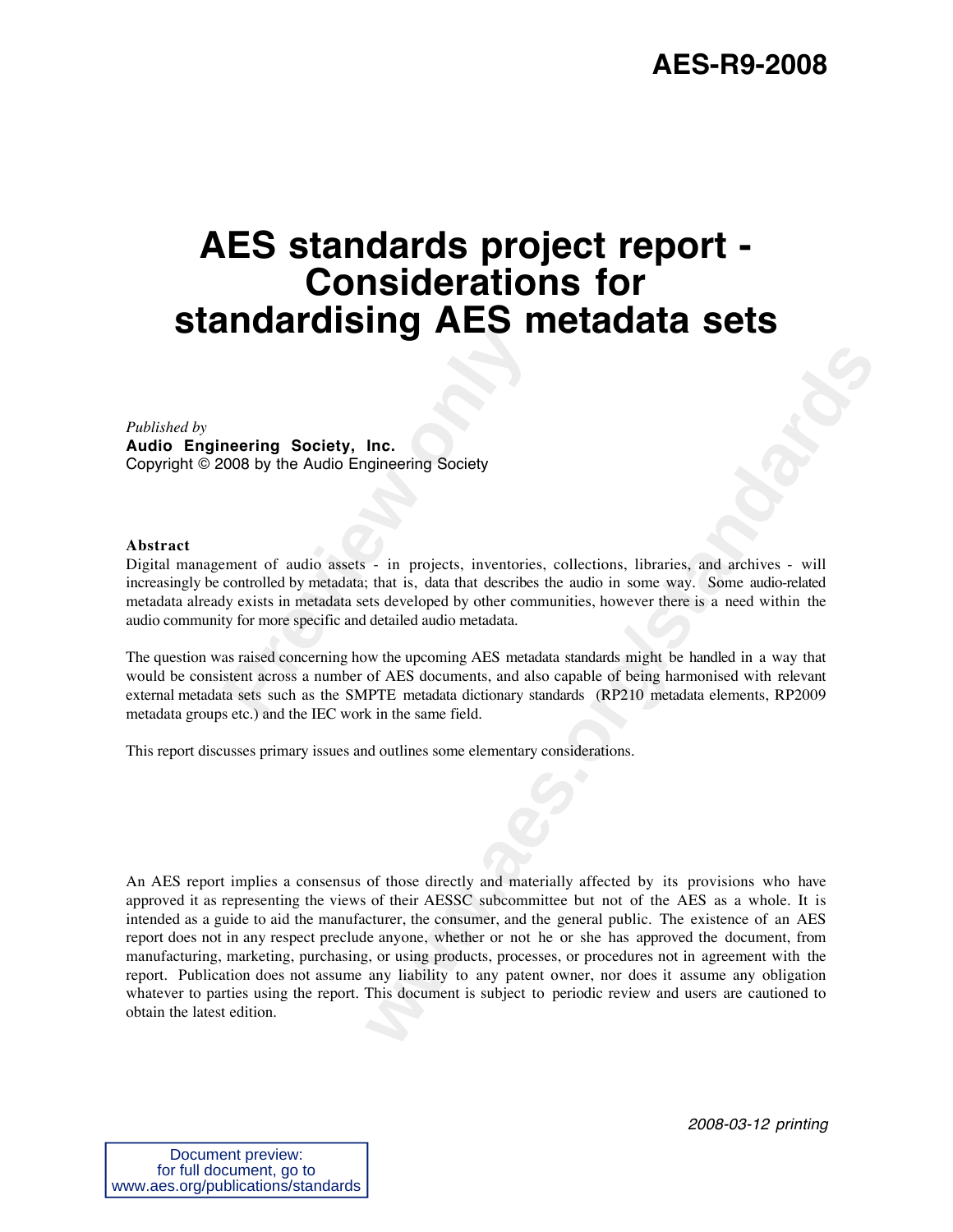## -2-

## **Foreword**

This foreword is not part of the *AES standards project report - Considerations for standardising AES metadata sets,* AES-R9-2008.

The question was raised at the SC-03-06 and SC-03-07 meetings in Vienna, 2007-05, (and previously) how the upcoming AES metadata standards might be handled in a way that was consistent across the many AES documents, and also capable of being harmonised with the SMPTE metadata dictionary standards (RP210 metadata elements, RP2009 metadata groups etc.) and the IEC work in the same field.

ad-hoc task group met to consider some questions<br>heral. During subsequent discussions in the Nev<br>felt that this report - originally intended as an<br>er discussion.<br>f the writing group that developed this document in<br>s<br>group In 2007-07, an ad-hoc task group met to consider some questions that are important for our standardisation of metadata in general. During subsequent discussions in the New York meeting of SC-03-07, 2007-10, the working group felt that this report - originally intended as an internal summary - would be a useful as a stimulus to wider discussion.

The members of the writing group that developed this document in draft are: C. Chambers, M. Yonge, and D. Ackerman.

Chris Chambers Chair, working group SC-03-07